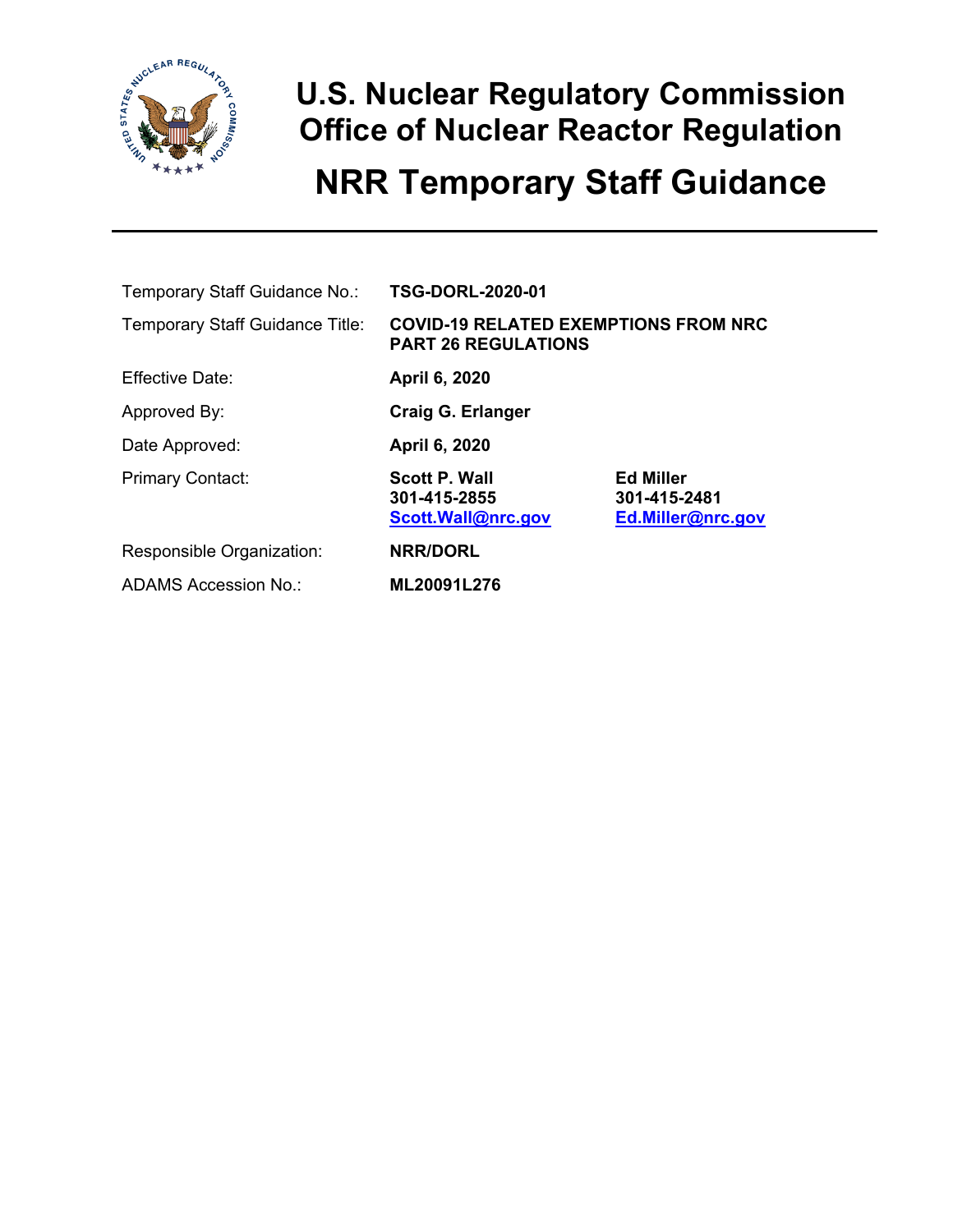

### **U.S. Nuclear Regulatory Commission Office of Nuclear Reactor Regulation**

### **NRR Interim Staff Guidance**

| Temporary Staff Guidance No.:          | <b>TSG-DORL-2020-01</b>                                    |                                                       |  |
|----------------------------------------|------------------------------------------------------------|-------------------------------------------------------|--|
| <b>Temporary Staff Guidance Title:</b> | <b>PART 26 REGULATIONS</b>                                 | <b>COVID-19 RELATED EXEMPTIONS FROM NRC</b>           |  |
| Effective Date:                        | April 6, 2020                                              |                                                       |  |
| Approved By:                           | Craig G. Erlanger                                          |                                                       |  |
| Date Approved:                         | April 6, 2020                                              |                                                       |  |
| <b>Primary Contact:</b>                | <b>Scott P. Wall</b><br>301-415-2855<br>Scott.Wall@nrc.gov | <b>Ed Miller</b><br>301-415-2481<br>Ed.Miller@nrc.gov |  |
| Responsible Organization:              | <b>NRR/DORL</b>                                            |                                                       |  |
| ADAMS Accession No.:                   | ML20091L276                                                |                                                       |  |

| <b>ADAMS Accession No.: ML20091L276</b> |                             |                     | *bv e-mail |                  |  |
|-----------------------------------------|-----------------------------|---------------------|------------|------------------|--|
|                                         | OFFICE   NRR/DORL/LPL3/PM * | INRR/DORL/LPL1/BC * | $LOGC^*$   | INRR/DORL/D      |  |
| <b>NAME</b>                             | SWall                       | JDanna              | TCampbell  | <b>CErlanger</b> |  |
| <b>DATE</b>                             | 03/31/2020                  | 03/31/2020          | 03/31/2020 | 104/06/2020      |  |

**OFFICIAL RECORD COPY**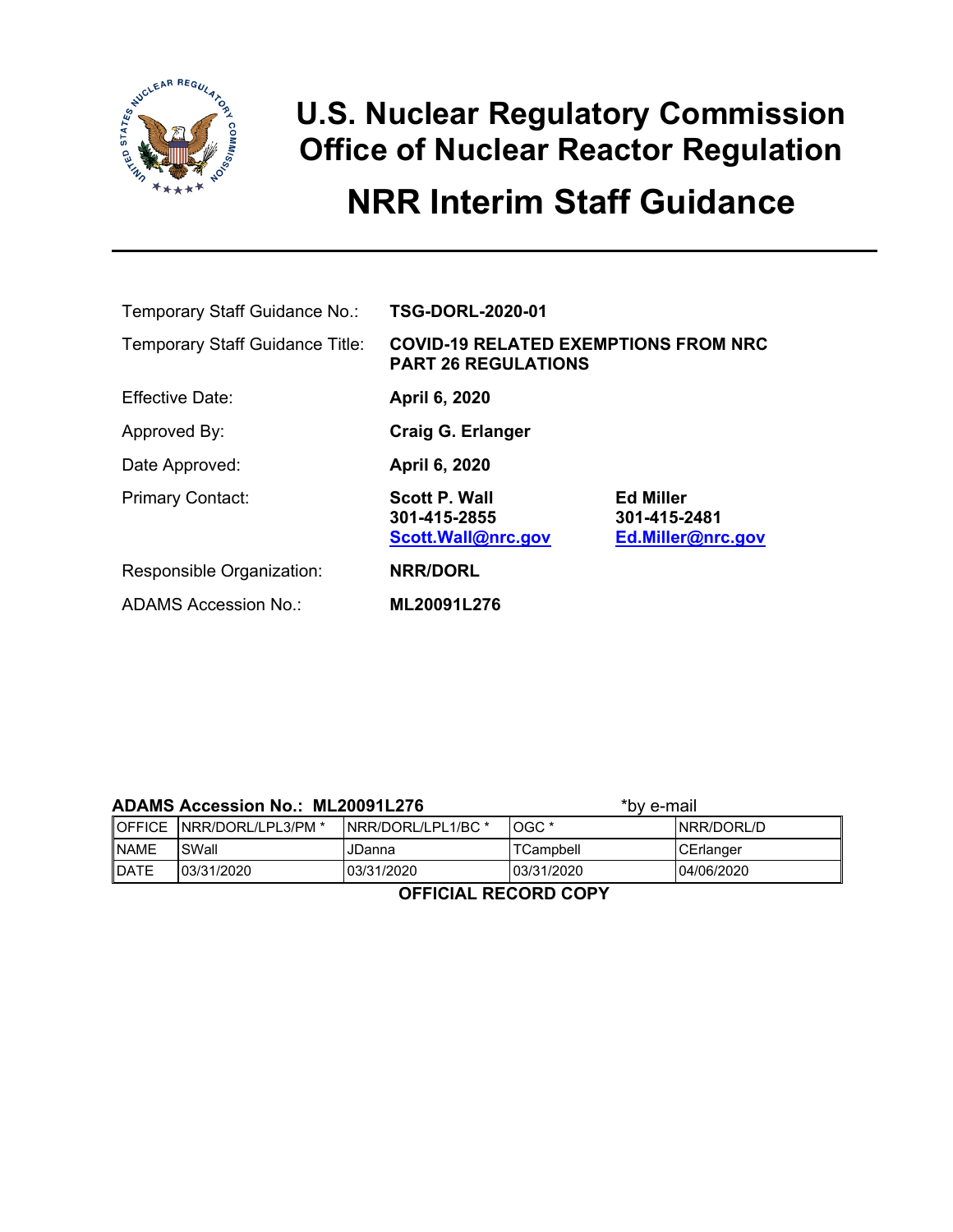### **1. POLICY**

Title 10 of the *Code of Federal Regulations* (10 CFR) Part 26, "Fitness for Duty Programs," prescribes requirements and standards for the establishment, implementation, and maintenance of fitness-for-duty programs. Under 10 CFR 26.9, licensees may request exemptions from the requirements of Nuclear Regulatory Commission (NRC) regulations in 10 CFR Part 26. If the NRC grants the exemption, then the licensee is relieved from compliance with the specified regulations, subject to any requirements included in the NRC's approval of the exemption.

#### **2. BACKGROUND**

On January 31, 2020, the U.S. Department of Health and Human Services declared a public health emergency (PHE) for the United States to aid the nation's healthcare community in responding to the Coronavirus Disease 2019 (COVID-19). On March 11, 2020, the COVID-19 outbreak was characterized as a pandemic by the World Health Organization. As discussed during a public meeting held on March 20, 2020, with nuclear industry representatives and members of the public, this is an unprecedented time for our country, the NRC, and its regulated entities.

By letter dated March 28, 2020 (Agencywide Documents Access and Management System (ADAMS) Accession No. [ML20087P237\)](https://adamsxt.nrc.gov/idmws/ViewDocByAccession.asp?AccessionNumber=ml20087p237), the NRC provided guidance to the industry for the regulatory basis, including the specific constraints, for granting these exemptions.

Under the NRC's regulations in 10 CFR 26.9, "Specific exemptions," "Upon application of any interested person or on its own initiative, the Commission may grant such exemptions from the requirements of the regulations in this part as it determines are authorized by law and will not endanger life or property or the common defense and security, and are otherwise in the public interest." Consistent with this regulation and subject to the terms and conditions outlined in this letter and its attachment, the NRC is prepared to grant, upon request from individual licensees, exemptions from the work hour controls specified in 10 CFR 26.205(d)(1)-(d)(7). If the licensee determines that it cannot meet these terms and conditions or that it needs a different Part 26 exemption, then the licensee must seek separate NRC approval through the normal exemption process.

#### **3. OBJECTIVE**

This temporary staff guidance document provides Office of Nuclear Reactor Regulation (NRR) staff members the basic framework for processing these 10 CFR Part 26 exemptions.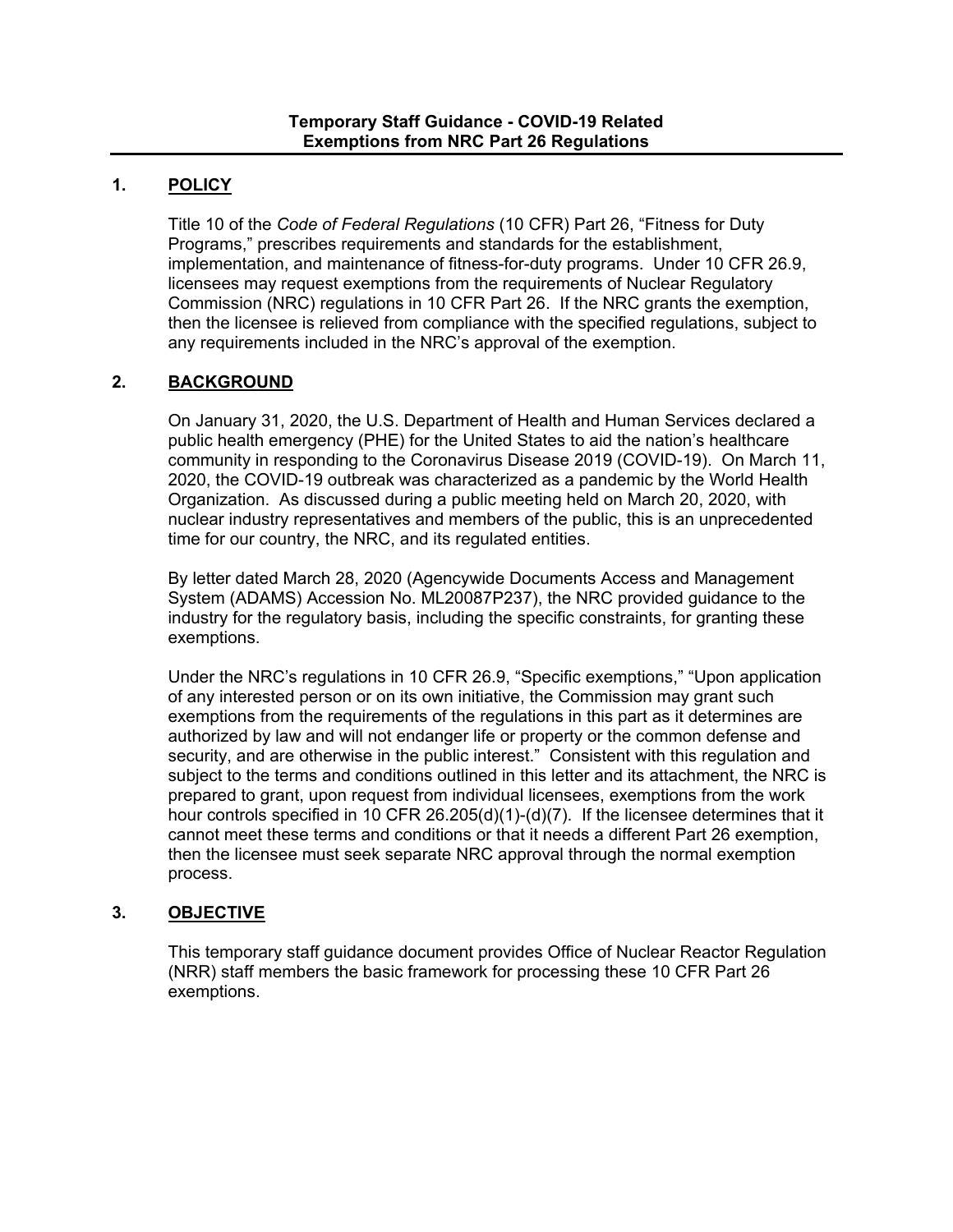These procedures are intended to enhance NRR's efficiency in responding to the needs of licensees and the public. Specific objectives include the following:

- Ensure public health and safety are maintained;
- Promote consistency in the processing of exemptions by providing the NRR staff with an improved framework for the process;
- Improve internal and external communications;
- Increase technical consistency; and
- Improve public confidence in NRC's decisions regarding these exemptions.

The NRC will apply this exemption review process to only those exemption requests that meet the criteria in the March 28, 2020, letter. Exemption requests that do not comply with the criteria outlined in the March 28, 2020, letter will not be reviewed or approved under this process.

The March 28, 2020, letter lists the minimum set of requirements that apply when a licensee's program is operating under this exemption. A licensee may commit to more stringent requirements and a project manager (PM) may use this guidance to approve the request. However, a PM may not use this guidance to approve a request that does not meet the minimum requirements. Similarly, a PM may not impose additional requirements that go beyond the scope of the letter or the licensee's request. Doing so could be a forward fit.

Licensee requests that deviate from the criteria listed the letter will be considered on a case-by-case basis.

Exemption requests submitted in accordance with the March 28, 2020, letter will be based on site-specific conditions related to COVID-19 impacts and will be reviewed on a case-by-case basis. Licensees should not submit, and PMs will not accept, fleet-based requests.

The requirements of 10 CFR 26.33, "Behavioral observation"; 10 CFR 26.209, "Selfdeclarations"; and 26.211, "Fatigue assessments" will remain in effect during the period of the exemption. These requirements provide reasonable assurance that should personnel become impaired due to fatigue, requirements and processes are in place to identify the impairment through observation by plant staff or by worker self-declaration, and to assess and address instances of impairment through fatigue assessments.

#### **4. PROCESS OVERVIEW**

The objective of the exemptions from 10 CFR 26.205(d)(1)-(7) is to ensure that the control of work hours and management of worker fatigue do not unduly limit licensee flexibility in using personnel resources to most effectively manage the impacts of the COVID-19 PHE on maintaining the safe operation of these facilities. Specifically, if (1) a licensee's staffing levels are affected by the COVID-19 PHE, (2) a licensee determines that it can no longer meet the work hour controls of 10 CFR 26.205(d)(1)-(d)(7), and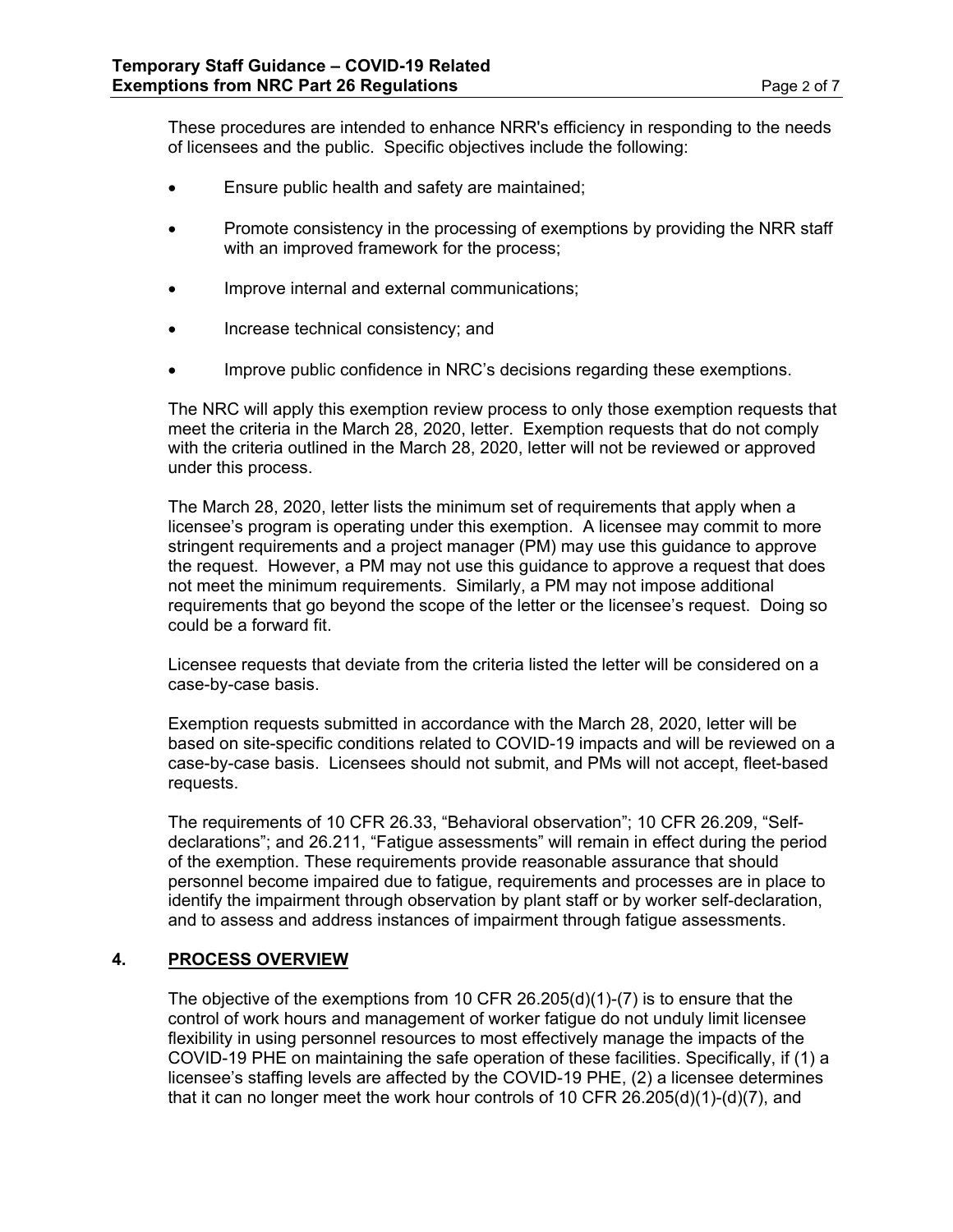(3) the licensee can effect site-specific administrative controls for COVID-19 PHE fatigue-management for personnel specified in 10 CFR 26.4(a), then the licensee should—as soon as practicable and no less than 24 hours before it would be out of compliance with the regulations—notify the NRC in writing that it can no longer meet the requirements of 10 CFR 26.205(d)(1)-(d)(7).

It is expected that the licensee will need a quick response to the requested exemption. As such, the project manager (PM) and licensee should be in regular contact to coordinate logistics prior to submittal. Additionally, in order to expedite NRC's response, it is expected that the PM will be the primary reviewer. The technical review branches have concurred on the model approval letter and therefore will not need to review each individual licensee submittal or concur on each approval.

#### **4.1 Work Planning**

When a PM receives the written exemption request from a licensee, the PM will immediately initiate a new project in the Reactor Program System (RPS).

#### **Notes:**

**A licensee should submit the exemption request in PDF format using either of two methods:**

- **(1) through the Electronic Information Exchange (EIE), along with an email to the plant's Licensing PM. When submitting through EIE, include "EXPEDITE" in the Comment field.**
- **(2) as an attachment to an email addressed to the Document Processing Center [\(DocProcessing.Center@nrc.gov\)](mailto:DocProcessing.Center@nrc.gov) and the plant's Licensing PM. The Subject line of the email should include "URGENT – COVID-19 Part 26 Exemption Request"**

**Whichever method is used, as always, the licensee should ensure that the PDF is in compliance with PDF settings required by the E-rule guidance document (ADAMS Accession No. ML032580290) so that it can be promptly added to ADAMS. Documents that do not meet the E-rule guidance document criteria cannot be promptly processed into ADAMS. The Document Control Center will address non-conforming documents with the Licensing PM, who will work with the licensee to resolve the issue and obtain a submittal that can be processed into ADAMS.**

**The timeliness goals Office Instruction LIC-109 are waived and should be considered as "Not Applicable."**

Enterprise project identifiers (EPIDs) provide a means of billing the licensee and tracking the work. When requesting an EPID, the PM should have the EPID:

(1) Coded as fee billable and Activity Type "LLE";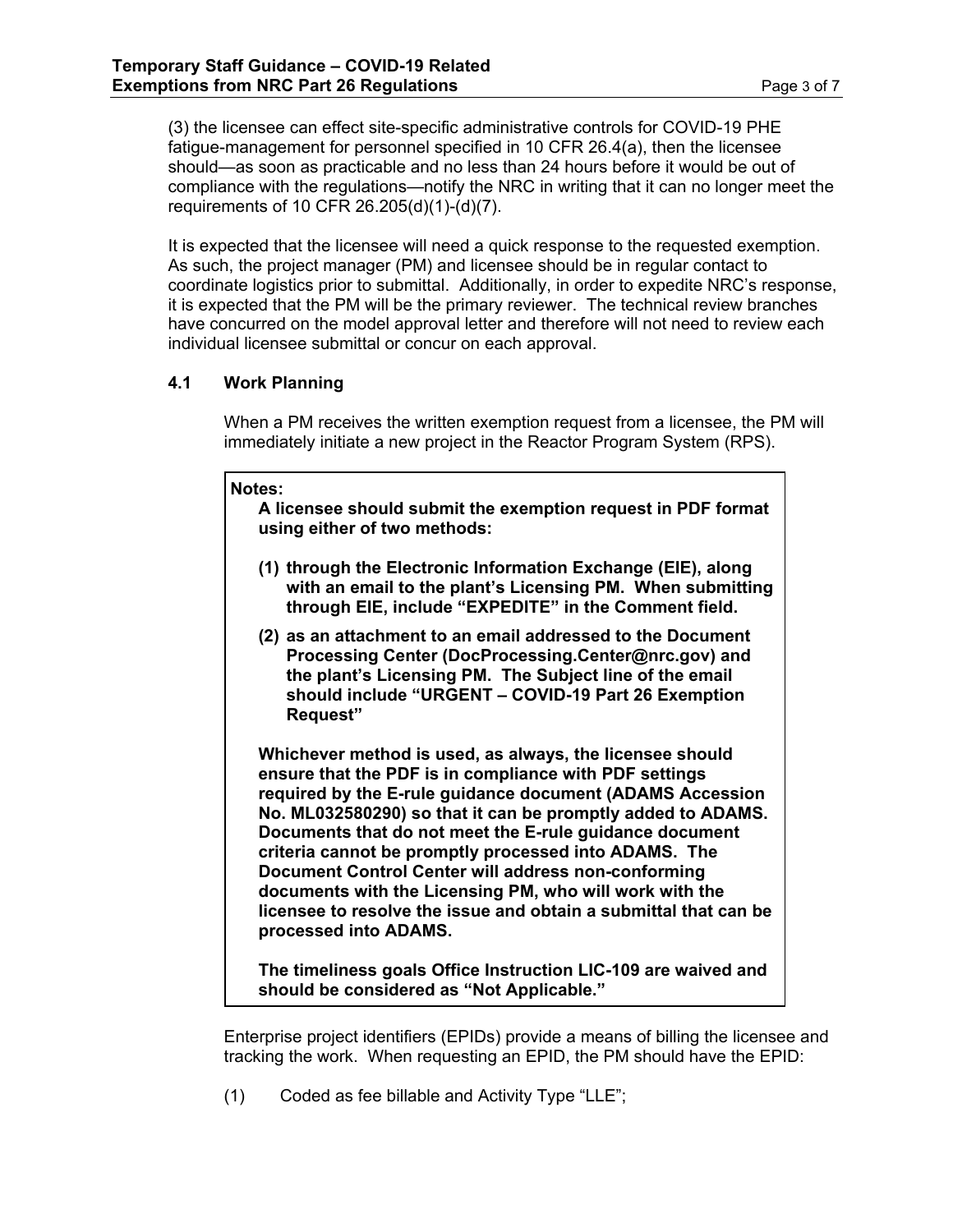- (2) Titled as "[Plant Name] [COVID-19] Fitness for Duty Exemption [Response to March 28, 2020 Letter to Industry];
- (3) PM estimated hours: 10 hours; and
- (4) Project duration: No more than 3 days. In some circumstances, the request may need to be reviewed and approved or denied within 24 hours. PMs should establish the timeline as needed to meet licensee needs.

#### **4.2 Review Request for Completeness**

After entering the exemption request into RPS, the PM will immediately review the exemption application for completeness. Based on the March 28, 2020, letter to industry, the PM will confirm that the exemption application includes:

- a statement that the licensee can no longer meet the work hour controls of 10 CFR 26.205(d) for certain positions;
- a list of positions for which the licensee will maintain current work hour controls under 10 CFR 26.205(d)(1)-(d)(7);
- a list and description of alternative controls for the management of fatigue to address site-specific issues as a result of the COVID-19 PHE;
- the date and time when the licensee will begin implementing its sitespecific COVID-19 PHE fatigue-management controls for personnel specified in 10 CFR 26.4(a);
- a statement that the licensee's site-specific COVID-19 PHE fatiguemanagement controls are consistent with the constraints listed below;
- a statement that the licensee's alternative controls for the management of fatigue, at a minimum, ensure that for individuals subject to these alternative controls:
	- (1) not more than 16 work hours in any 24-hour period and not more than 86 work hours in any 7-day period, excluding shift turnover;
	- (2) a minimum 10-hour break is provided between successive work periods;
	- (3) 12-hour shifts are limited to not more than 14 consecutive days;
	- (4) a minimum of 6 days off are provided in any 30-day period; and
	- (5) requirements are established for behavioral observation and selfdeclaration during the period of the exemption.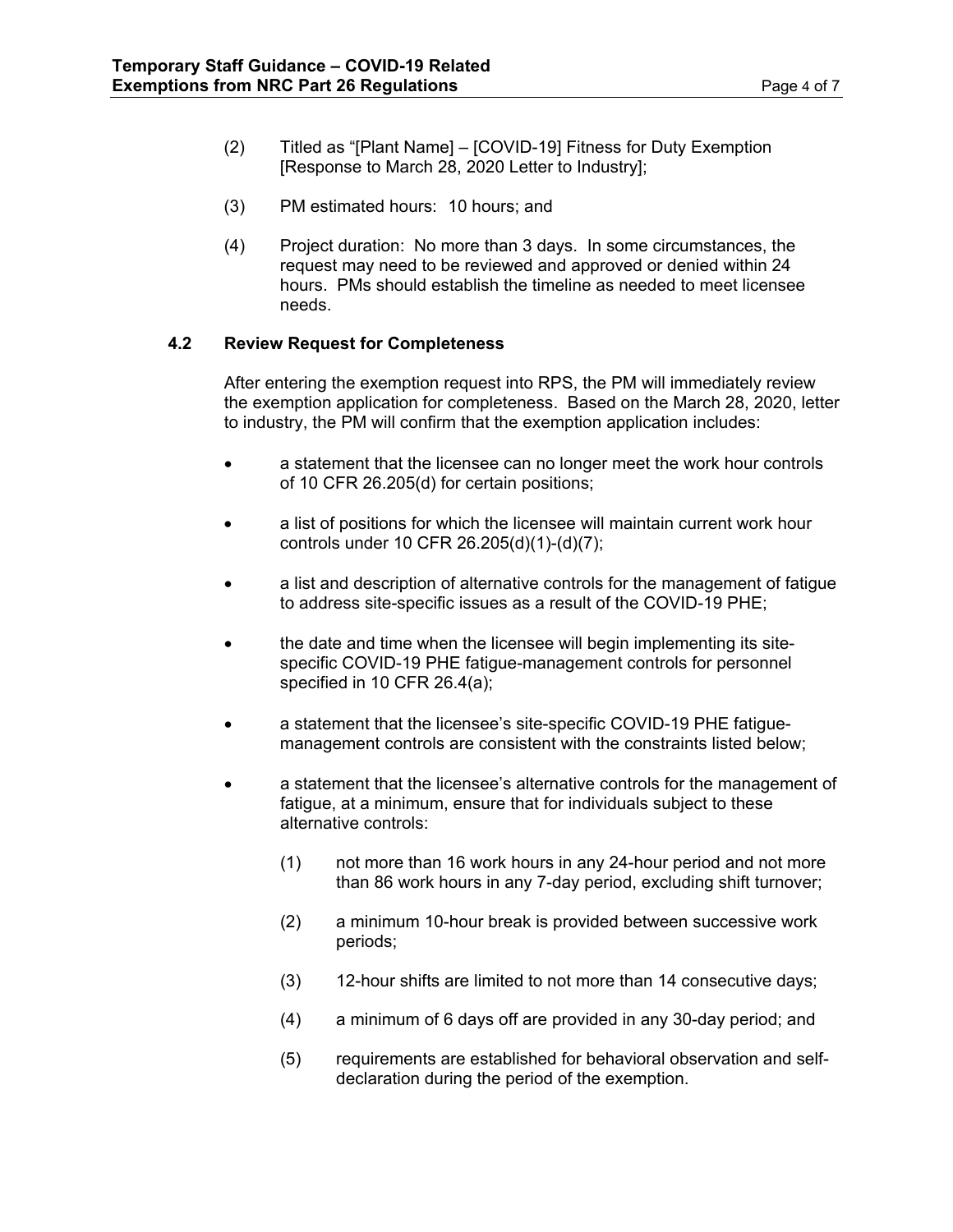Consistent with Appendix B, Section 1.1, of LIC-109, "Acceptance Review Procedures," an acceptance review in accordance with LIC-109 is not required because of the limited time available to make a regulatory decision.

Appendix A serves as a checklist to help the PM ensure completeness of the application. An incomplete application cannot be processed using this expedited process.

#### **4.4 Work Schedule**

Licensees should make every effort to submit timely exemption requests. The NRC staff will complete its review of the application and issue its written determination within 3 days of receiving the licensee's written request, unless the licensee indicates in its request that it needs the NRC's determination sooner.

If sufficient time is not available for the NRC to provide a prior written determination (approval or denial) for the exemption, then the NRC may provide verbal denial or approval, followed promptly by a written letter documenting the determination.

The NRC will consider these requests on a case-by-case basis and, if the requirements for an exemption are met, will provide written approval of an exemption for a period of 60 days.

If the COVID-19 PHE condition does not improve before expiration of the exemption, then the NRC may consider an additional exemption period. If a further exemption is needed, individual licensees should request an extension of the exemption from the NRC before the end of the 60-day period. Licensees must come back into compliance with the regulations or receive approval for an additional exemption period from the NRC before the end of each exemption period. Such additional exemptions will be considered, taking into account the hours worked under the initial exemption. As with the initial approval, subsequent approvals would be reviewed and potential authorization would be issued in writing or verbally, depending on the timing of the licensee's request.

#### **4.5 Determine Whether 10 CFR 50.12(a) Requirements Are Met**

The requirements of Section 50.12(a) are not applicable for these exemptions.

#### **4.6 Technical Review of the Proposed Exemption**

The PM will verify that the licensee has provided the information in the March 28, 2020, letter using the checklist in Appendix A. If the PM determines that the licensee provided all required information, the PM will draft the approval letter to the licensee following the model approval letter provided in Appendix B. The model approval letter template is available in ADAMS Accession No. [ML20091L285.](https://adamsxt.nrc.gov/idmws/ViewDocByAccession.asp?AccessionNumber=ML20091L285) The technical branches have already concurred on the model approval letter. Therefore, if the PM determines that the licensee followed the March 28, 2020, letter, using the checklist in Appendix A, the technical branches do not need to re-concur on the approval letter before it is issued.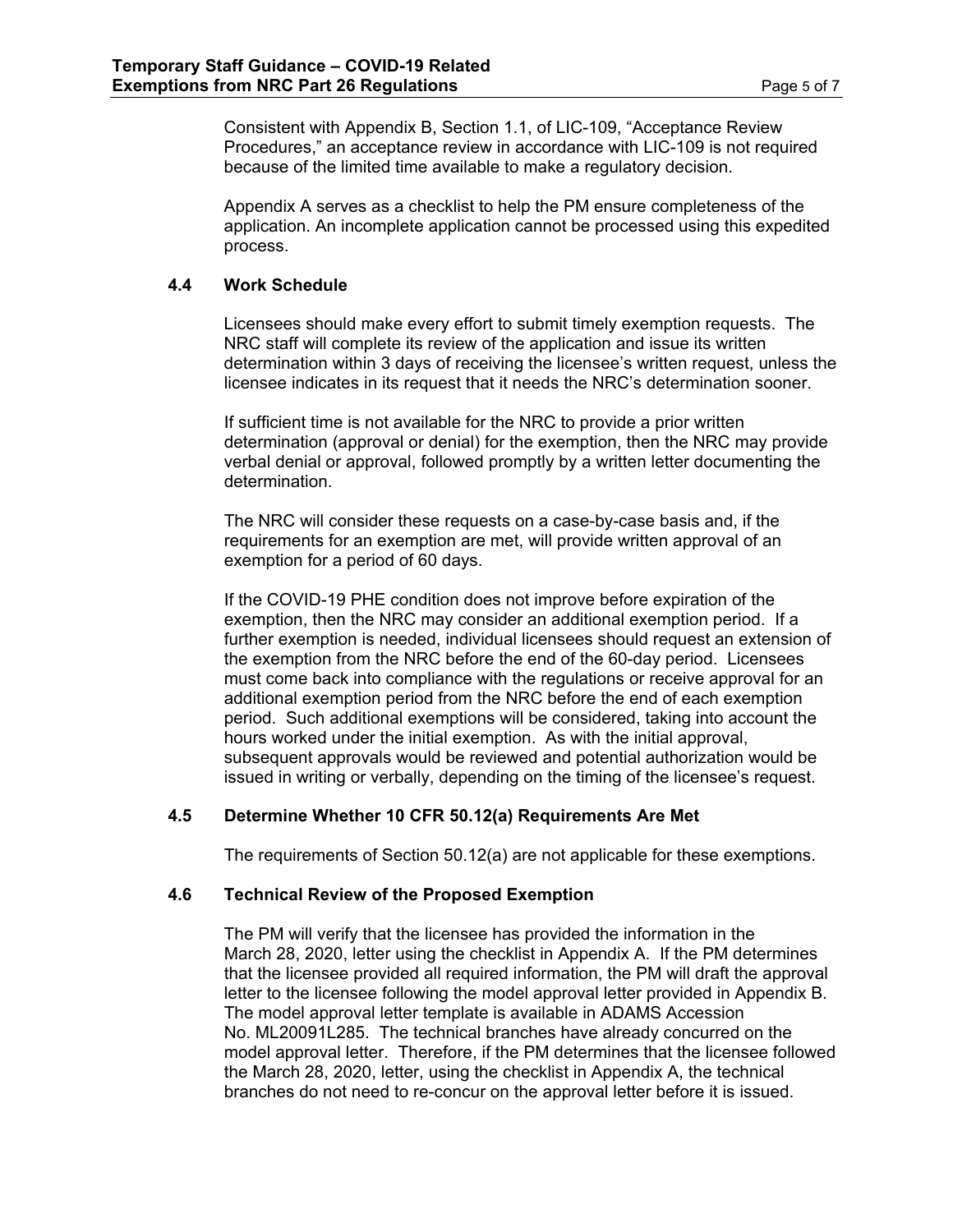#### **4.7 Preparation of Work Products**

#### **4.7.1 Approval Letter**

Attachment B provides the format of the Part 26 approval letter. It is recommended that all PMs draft approval letters for their plants in advance and provide them for licensing assistant (LA) review such that once the licensee submits the exemption request, the package is immediately ready for review by the Office of the General Counsel (OGC).

#### **4.7.2 Environmental Review**

The NRC has determined that exemptions requested in response to the March 28, 2020, letter are categorically excluded from environmental review under 10 CFR 51.22(c)(25).

As described in the model approval letter, the proposed exemption meets the eligibility criteria for the categorical exclusion set forth in 10 CFR 51.22(c)(25). Therefore, in accordance with 10 CFR 51.22(b), no environmental impact statement or environmental assessment need be prepared in connection with this exemption request.

#### **4.8 Review and Concurrence**

The PM will draft the approval letter following the model approval letter in Appendix B and provide it to the LA for review and concurrence. The technical review branches have concurred on the model approval letter and do not need to re-concur on the letter for each plant. The PM will obtain a "no legal objection" review from OGC on each approval letter. The PM's branch chief will concur on the approval letter. Finally, the Division of Operating Reactor Licensing (DORL) Division Director will concur and sign the approval letter. Consistent with ADM-200, "Delegation of Signature Authority," if the DORL Division Director is unavailable, this responsibility can be delegated to the one of the DORL Deputy Division Directors.

**Note: When routing for OGC NLO review, DO NOT route using the OGC mailroom. Route the package directly to:**

- **Tison Campbell**
- **David Roth**

#### **4.9 Issuance of Exemption**

After the required concurrences and signatures are obtained, the PM will coordinate with the DORL Administrative Assistants to ensure the exemption approval letter is issued as expeditiously as practical following normal DORL dispatch processes. The staff should pay particular attention to information related to security staffing levels or other sensitive or security-related information. It is the responsibility of the PM to ensure that sensitive information is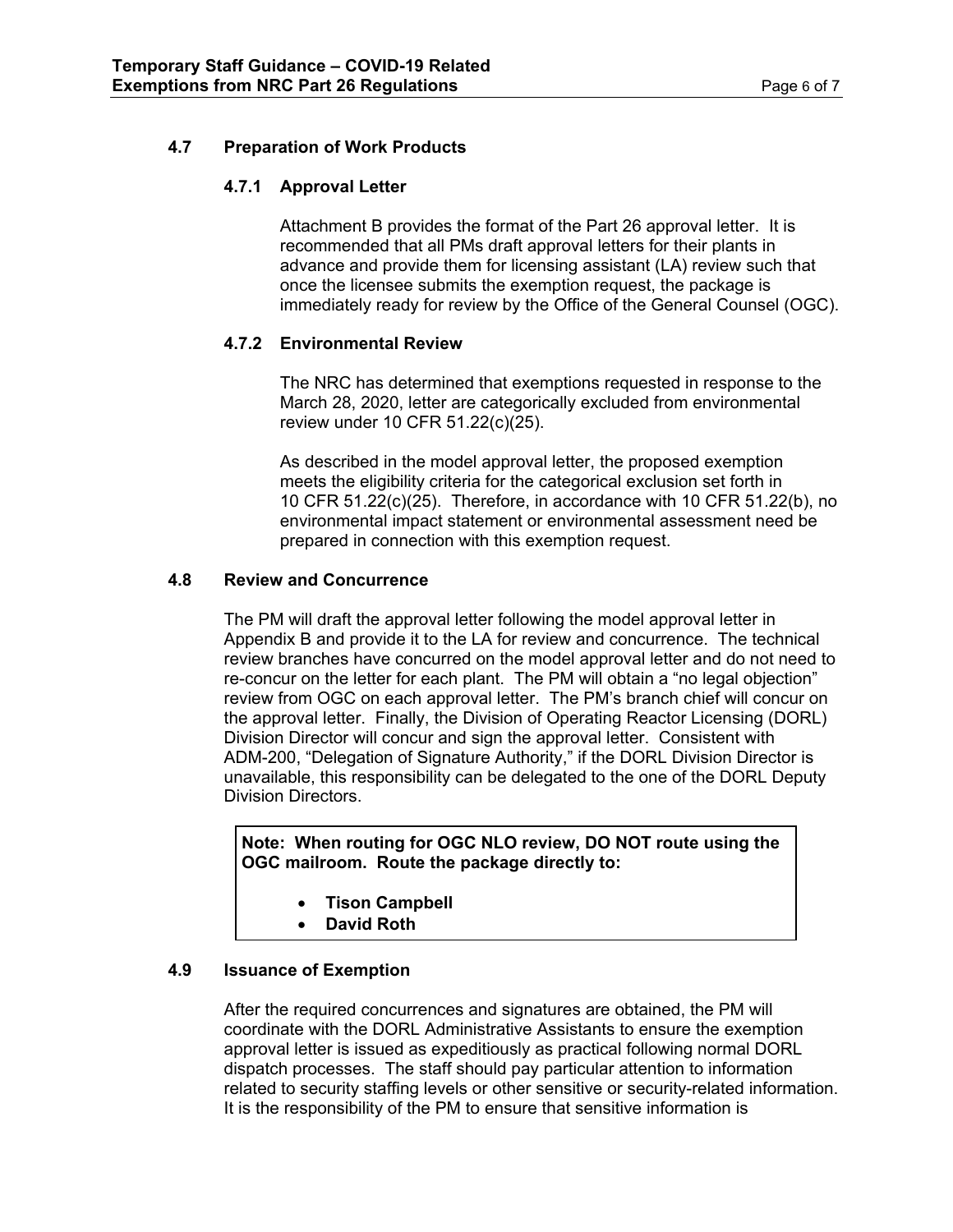appropriately marked and handled and is issued to the licensee by approved methods.

#### **4.10 Verbal Approval**

Should the licensee need a decision on the exemption before a formal letter can be issued, the PM should follow the guidance in Appendix C for verbal approval or denial. Appendix C provides a model script for the verbal approval, which consists mainly of reading the model approval letter. The DORL Division Director must provide the verbal approval. OGC must be consulted prior to providing verbal approval. Consistent with ADM-200, "Delegation of Signature Authority," if the DORL Division Director is unavailable, this responsibility can be delegated to the one of the DORL Deputy Division Directors.

The staff should issue the final written authorization within 3 days of receiving the request from the licensee, notwithstanding the verbal authorization. The final authorization letter should reference the verbal authorization phone call. The PM does not need to document the verbal authorization in a separate "memo to file" or other stand-alone document.

#### **4.11 Denial of Application for Exemption**

If the NRC staff concludes that the licensee's requested exemption cannot be granted (at any time during the exemption request review process), the PM and licensee may mutually agree to the withdrawal of the application. However, if the licensee does not elect to withdraw the application, the PM shall prepare a letter notifying the licensee that the NRC is denying the exemption request. The letter must include the basis for the NRC staff's denial. As such, the level of detail for the staff's basis for denial is expected to meet the same standards as the staff's evaluation in granting the exemption.

#### **4.12** *Federal Register* **Notices**

Under the routine NRR process for issuing exemptions (LIC-103), the staff voluntarily publishes a notice in the *Federal Register* when an exemption is granted. However, for exemptions submitted in response to the March 28, 2020, letter to industry and approved under this guidance, the staff will not publish a *Federal Register* notice for each exemption issued. At a later date, the staff will publish a *Federal Register* notice providing a compiled listing of exemptions granted in response to the March 28, 2020, letter.

Enclosures:

- 1. Appendix A: Checklist: COVID-19 Related 10 CFR 26.205(d) Exemption Request Content Guide
- 2. Appendix B: Template for Exemption Approval Letter
- 3. Appendix C: Template for Verbal Approval of Exemption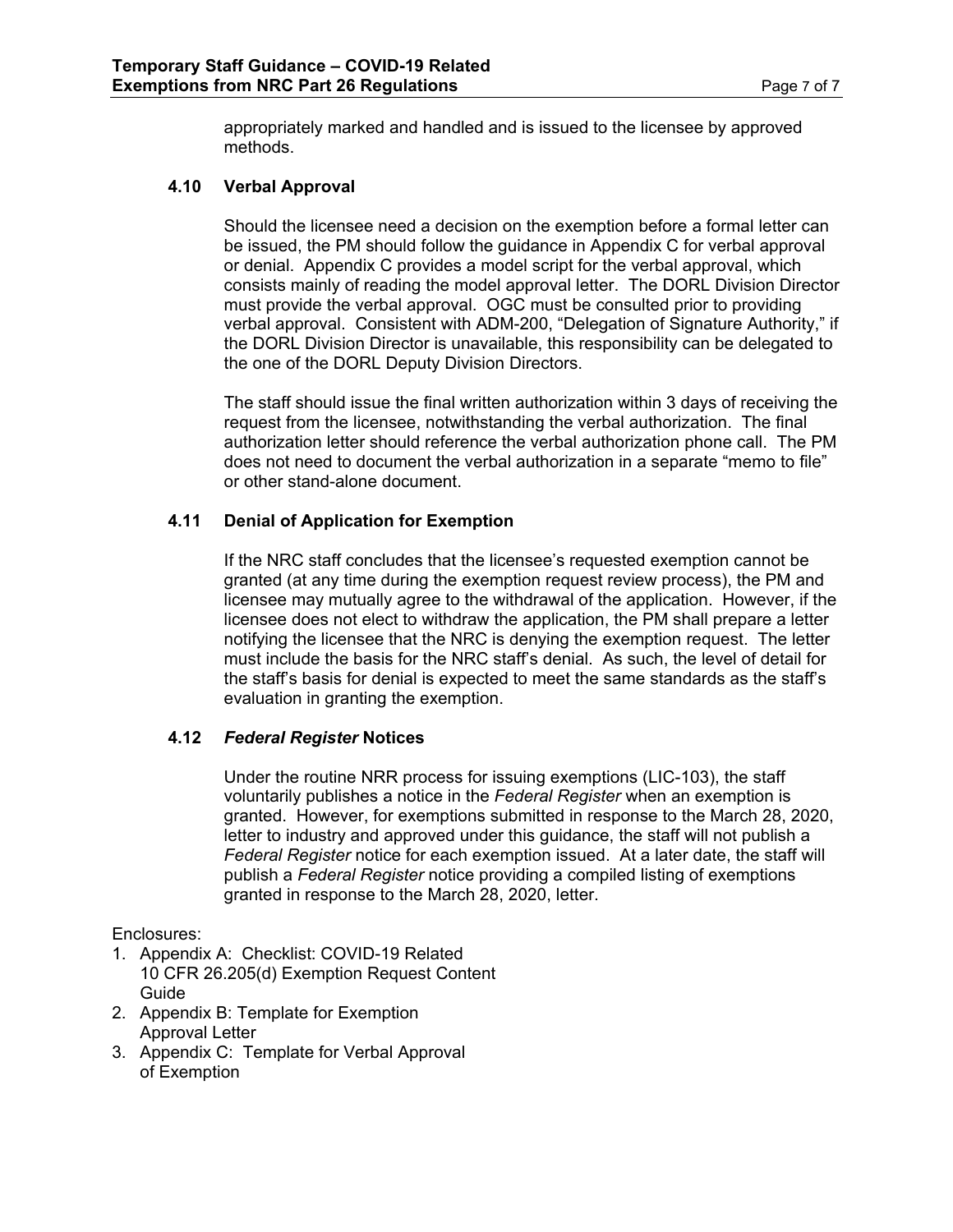**Appendix A**

## **Exemption Request Content Checklist**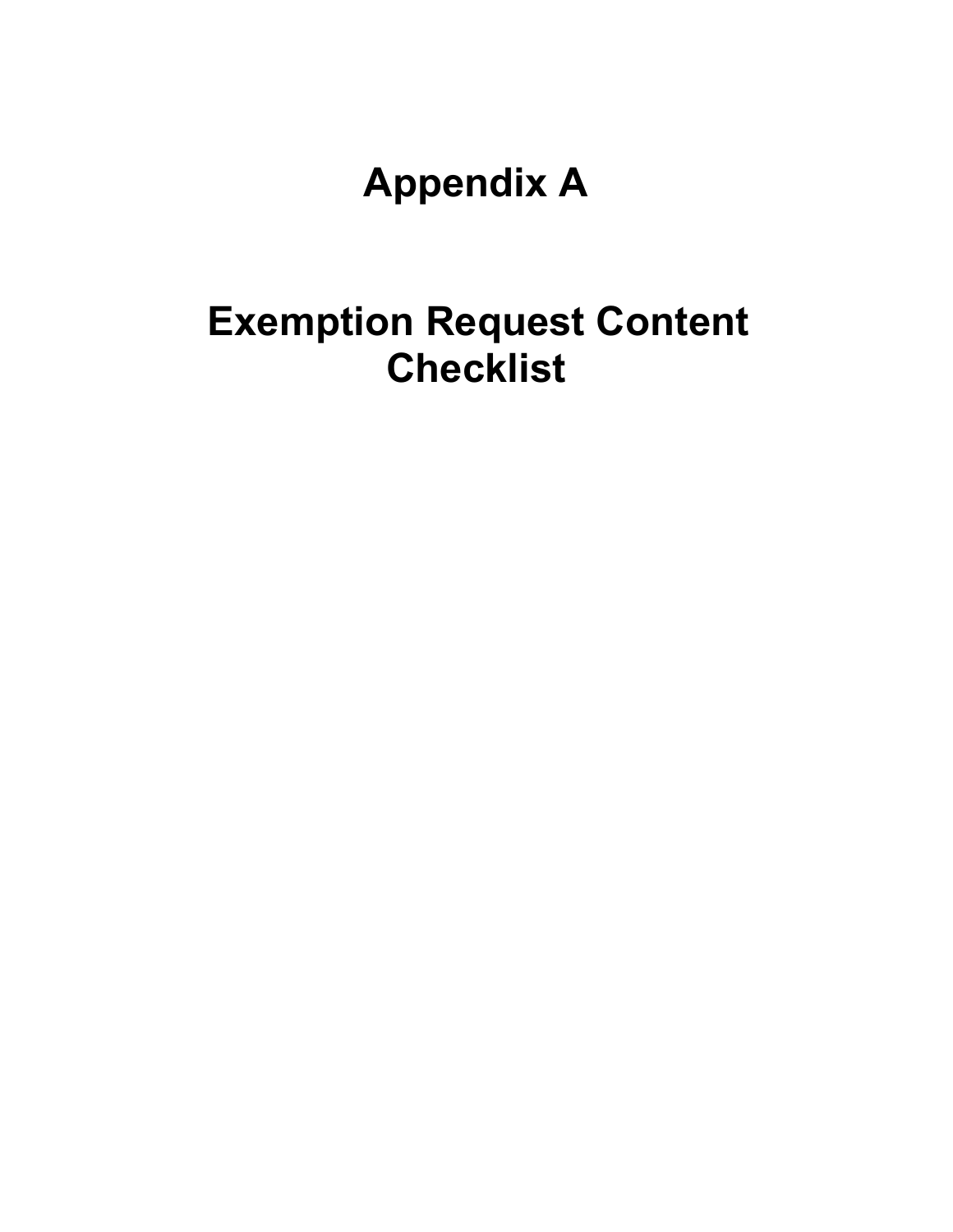#### **Appendix A COVID-19 Related 10 CFR 26.205(d) Exemption Request Content Checklist**

Letters from licensees requesting exemption from requirements in Section 205(d) of Title 10 of the *Code of Federal Regulations* (CFR) Part 26 to address issues related to Coronavirus Disease 2019 (COVID-19) public health emergency (PHE) can be emailed to the NRR licensing project manager with a separate copy provided to the Document Control Desk. A licensee's exemption request from work-hour controls of 10 CFR 26.205(d) should contain the following:



1. A statement that the licensee can no longer meet the work-hour controls of 10 CFR 26.205(d) for certain personnel or groups of personnel specified in 10 CFR 26.4(a) because of site-specific issues as a result of the COVID-19 PHE.



3. A list of alternative controls for the management of fatigue to address site-specific issues as a result of the COVID-19 PHE.



4. The date and time when the licensee will begin implementing its alternative controls for the management of fatigue for personnel (or group of personnel) specified in 10 CFR 26.4(a).

| 5. A statement that the licensee's site-specific alternative controls for the     |
|-----------------------------------------------------------------------------------|
| management of fatigue are consistent with the minimum alternative controls listed |
| below.                                                                            |

| 6. The alternative controls should ensure the following, as a minimum: |                                                                                                                                                                                                                                         |  |
|------------------------------------------------------------------------|-----------------------------------------------------------------------------------------------------------------------------------------------------------------------------------------------------------------------------------------|--|
|                                                                        | a. not more than 16 work hours in any 24-hour period and not more than 86 work<br>hours in any 7-day period, excluding shift turnover;                                                                                                  |  |
|                                                                        | b. a minimum 10-hour break is provided between successive work periods;                                                                                                                                                                 |  |
|                                                                        | c. 12-hour shifts are limited to not more than 14 consecutive days;                                                                                                                                                                     |  |
|                                                                        | d. a minimum of 6 days off are provided in any 30-day period; and                                                                                                                                                                       |  |
|                                                                        | e. changes in actions to meet requirements for behavioral observation for both<br>acute and cumulative fatigue and self-declaration during the period of the<br>exemption as appropriate due to potential for increased worker fatigue. |  |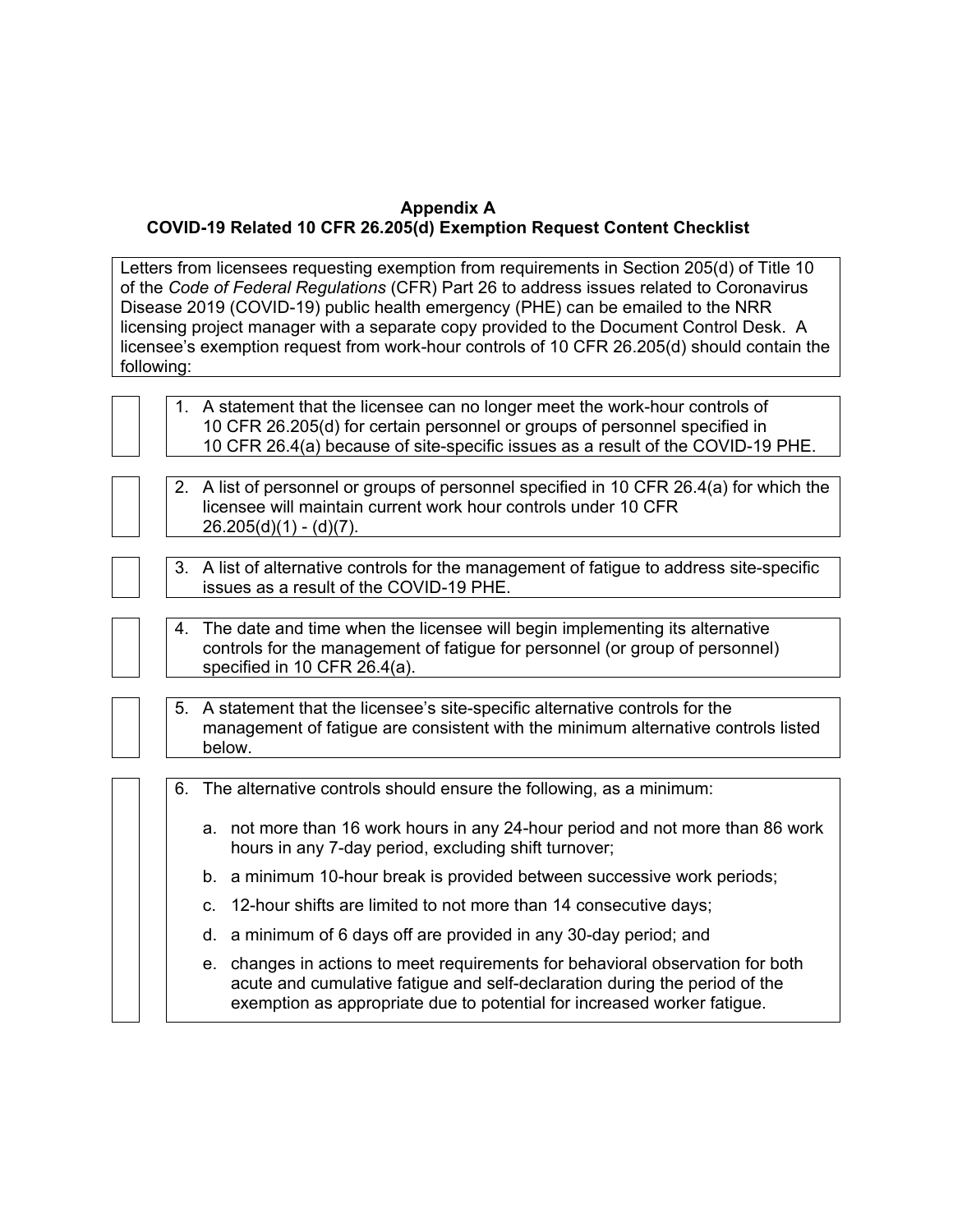**Appendix B**

# **Template for Exemption Approval Letter [Available in ADAMS ML20091L285]**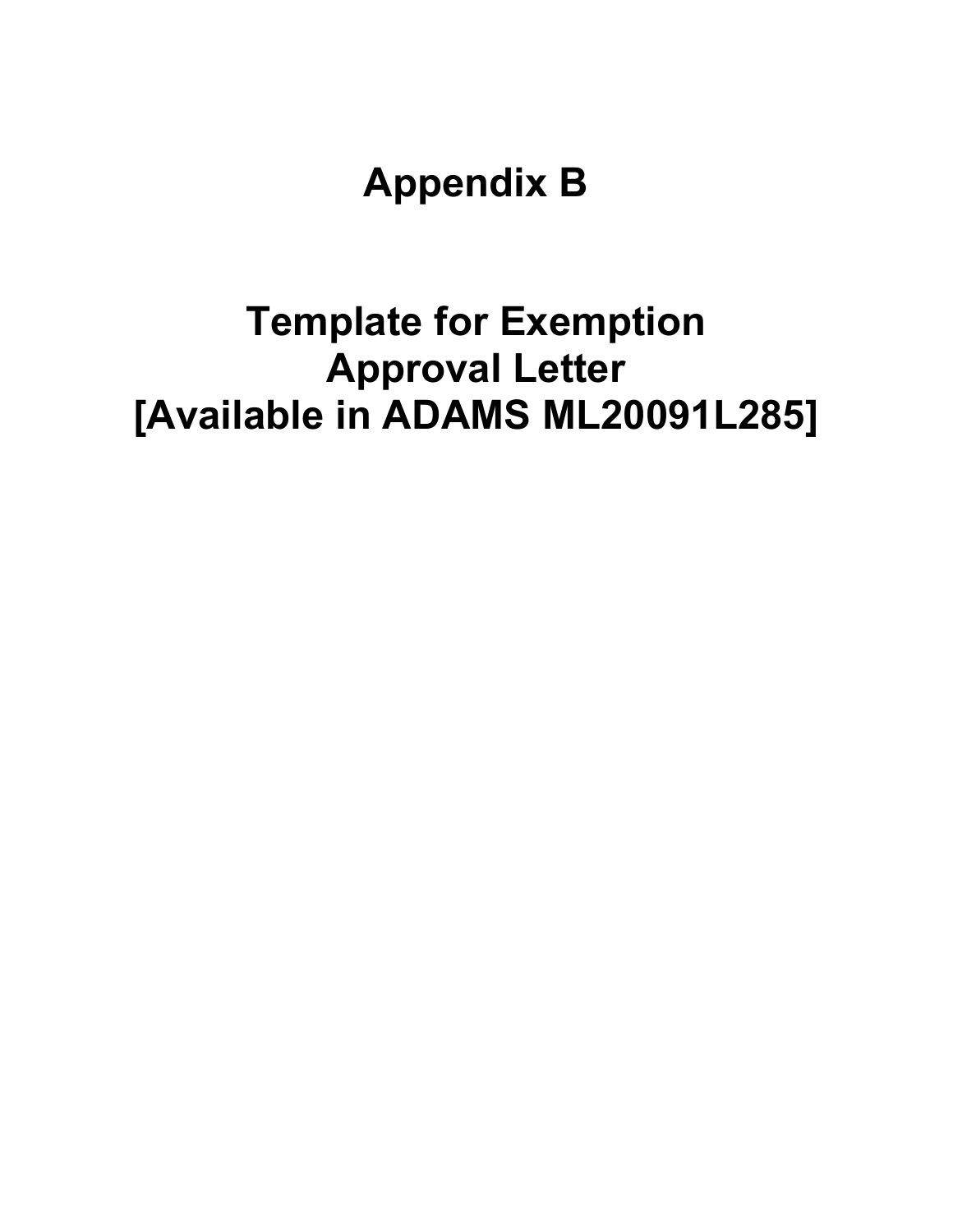

#### **UNITED STATES NUCLEAR REGULATORY COMMISSION WASHINGTON, D.C. 20555-0001**

[MONTH DAY], 2020

[LICENSEE CONTACT INFO]

#### SUBJECT: [PLANT NAME, UNIT(S) – EXEMPTION FROM SELECT REQUIREMENTS OF 10 CFR PART 26 (EPID L-2020-LLE-XXXX [COVID-19])

Dear [LICENSEE CONTACT]:

The U.S. Nuclear Regulatory Commission (NRC) has approved the requested exemption from specific requirements of Title 10 of the *Code of Federal Regulations* (10 CFR) Part 26, "Fitness for Duty Programs," Section 26.205, "Work hours." This action is in response to your application dated [MONTH DAY, 2020] (Agencywide Documents Access and Management System (ADAMS) Accession No. ML\_\_\_\_\_\_\_\_\_\_\_\_\_\_\_), which cited the March 28, 2020 (ADAMS Accession No. ML20087P237), letter from Mr. Ho Nieh describing a process to request expedited review of certain exemptions from 10 CFR Part 26 during the COVID-19 Public Health Emergency (PHE).

In your letter, you provided the following information:

- A statement that you can no longer meet the work-hour controls of 10 CFR 26.205(d) for certain positions;
- A list of positions for which you will maintain current work-hour controls under 10 CFR 26.205(d)(1)-(d)(7);
- The date and time when you will begin implementing site-specific COVID-19 PHE fatigue-management controls for personnel specified in 10 CFR 26.4(a);
- A statement that your site-specific COVID-19 fatigue-management controls are consistent with the constraints outlined in the March 28, 2020, letter; and
- A statement that you have established alternative controls for the management of fatigue during the period of the requested exemption and, at a minimum, the controls ensure that, for individuals subject to these alternative controls:
	- Individuals will not work more than 16 work hours in any 24-hour period and not more than 86 work hours in any 7-day period, excluding shift turnover;
	- A minimum 10-hour break is provided between successive work periods;
	- 12-hour shifts are limited to not more than 14 consecutive days;
	- A minimum of 6 days off are provided in any 30-day period; and
	- Requirements have been established for behavioral observation and self-declaration during the period of the requested exemption.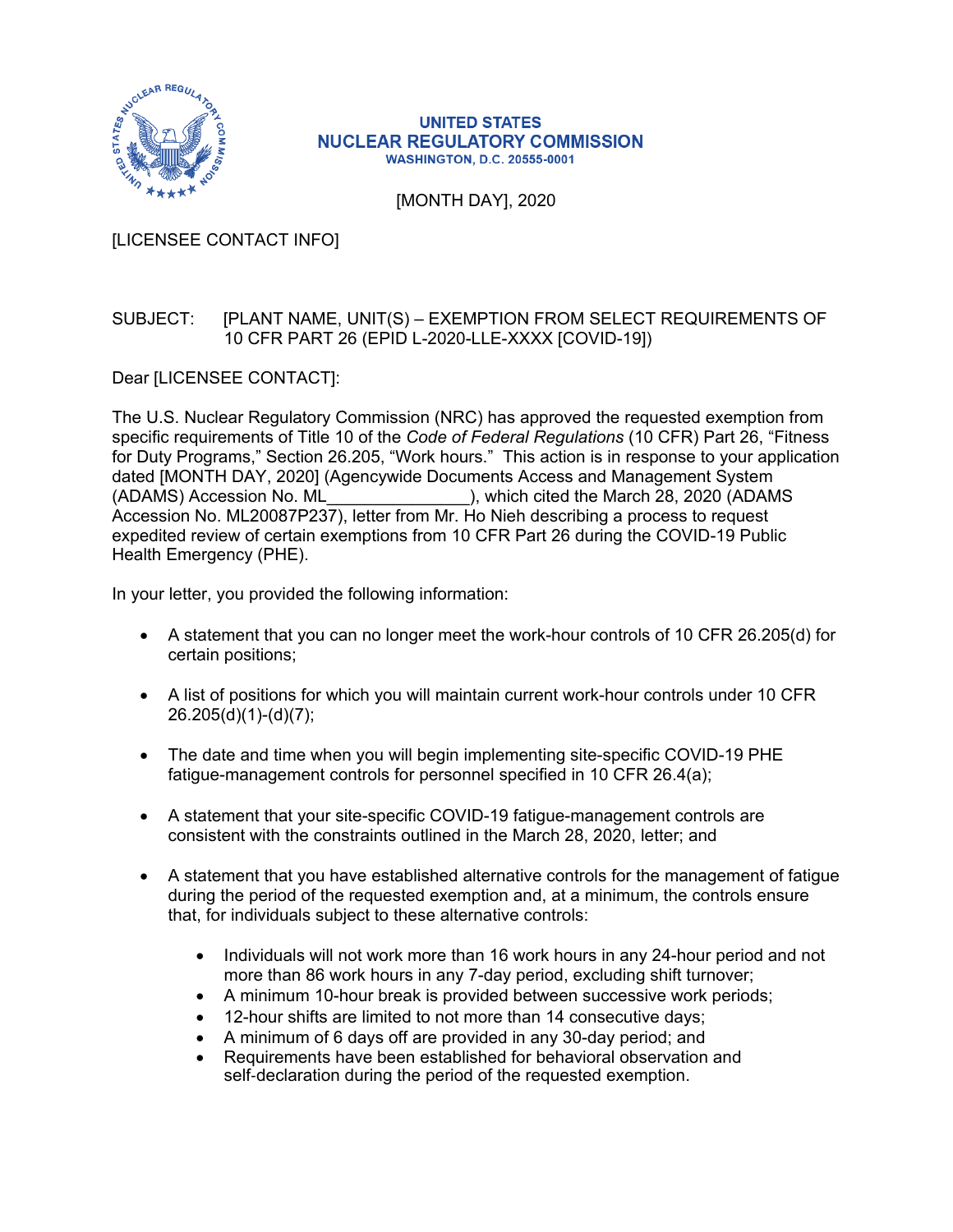Therefore, the NRC finds that the technical basis for an exemption described in the March 28, 2020, letter is applicable to your specific request.

Section 26.9, "Specific exemptions," allows the NRC to grant exemptions from the requirements of 10 CFR Part 26. The NRC staff has determined that granting the licensee's requested exemption is authorized by law, will not endanger life or property or the common defense and security, and is otherwise in the public interest.

The underlying purpose of 10 CFR 26.205(d) is to prevent impairment from fatigue due to duration, frequency, or sequestering of successive shifts. Based on the evaluation provided in the NRC's March 28, 2020, letter and the criteria discussed above, no new accident precursors are created by utilizing whatever licensee staff resources may be necessary or available during the term of this requested exemption to respond to a plant emergency and to ensure that the plant maintains a safe and secure status. Therefore, the probability of postulated accidents is not increased. Also, the consequences of postulated accidents are not increased because there is no change in the types of accidents previously evaluated. The requested exemption would allow the utilization of licensee staff resources as may be necessary to maintain safe operation of the plant and to respond to a plant emergency. Therefore, the NRC finds that there is no undue risk to public health and safety from granting the requested exemption.

The requested exemption would allow the utilization of licensee security staff resources as may be necessary to ensure the common defense and security. Therefore, the NRC finds that there is no impact on common defense and security from granting the requested exemption.

Due to the impacts that the COVID-19 PHE has had on the licensee's ability to comply with the work hour controls of 10 CFR 26.205(d), the importance of maintaining the operations of the [PLANT NAME, UNIT(S)], and the controls the licensee has established, the NRC finds that granting the requested exemption is in the public interest.

NRC approval of this exemption request is categorically excluded under 10 CFR 51.22(c)(25)(vi)(I), and there are no extraordinary circumstances present that would preclude reliance on this exclusion. The NRC staff has determined that approval of this exemption involves no significant hazards consideration; no significant change in the types or significant increase in the amounts of any effluents that may be released offsite; no significant increase in individual or cumulative public or occupational radiation exposure; no significant construction impact; and no significant increase in the potential for or consequences from radiological accidents. In addition, the NRC staff has determined that there would be no significant impacts to biota, water resources, historic properties, cultural resources, or socioeconomic conditions in the region. As such, there are no extraordinary circumstances present that would preclude reliance on this categorical exclusion. Therefore, pursuant to 10 CFR 51.22(b), no environmental impact statement or environmental assessment need be prepared in connection with the approval of this requested exemption.

Based on the above, the NRC staff finds that (1) the exemption is authorized by law, (2) the exemption will not endanger life or property or the common defense and security, and (3) the exemption is otherwise in the public interest.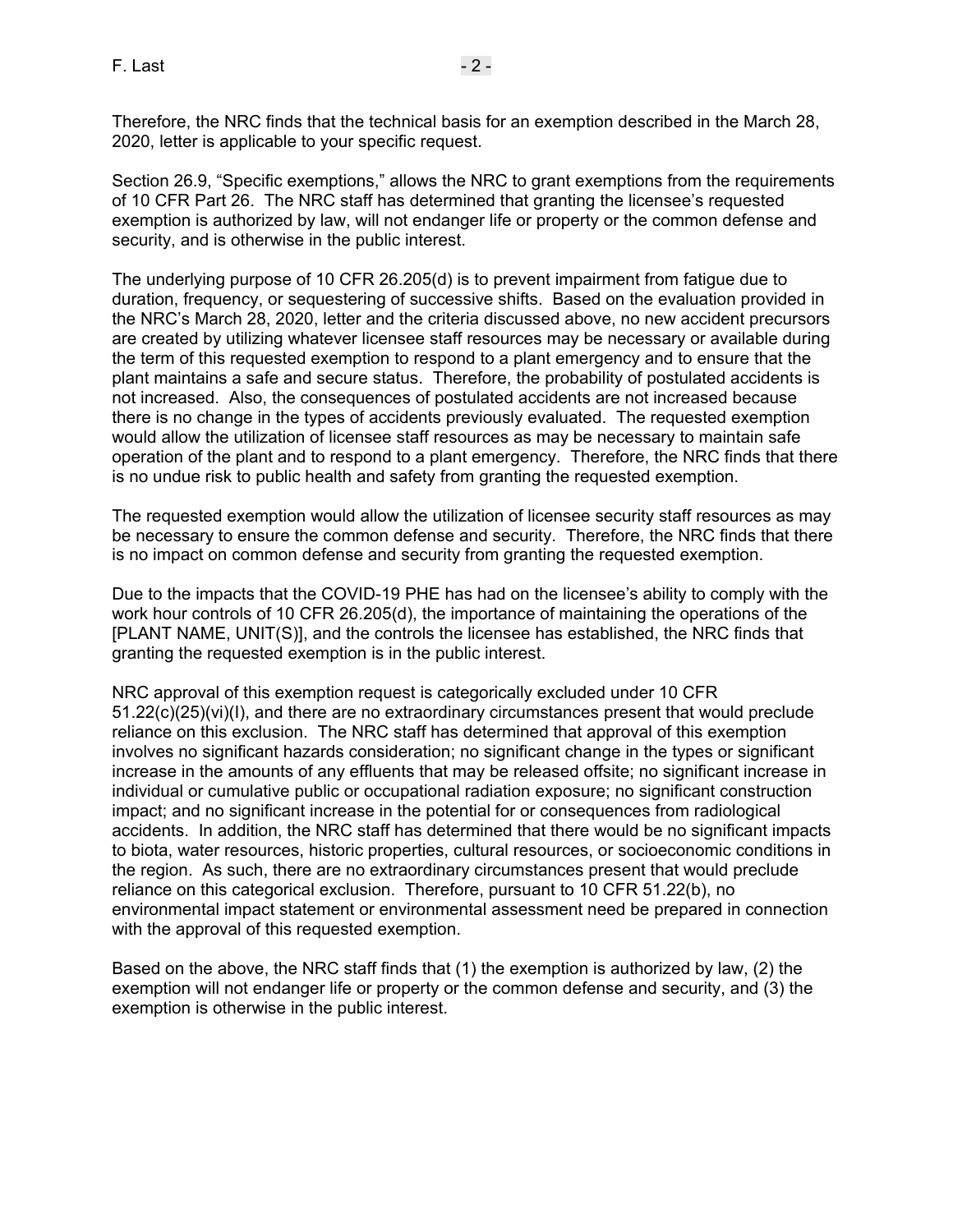This exemption is effective until [TIME] on [DATE].

Sincerely,

Craig G. Erlanger, Director Division of Operating Reactor Licensing Office of Nuclear Reactor Regulation

Docket No[s]. [DOCKET NO(s)]

cc: Listserv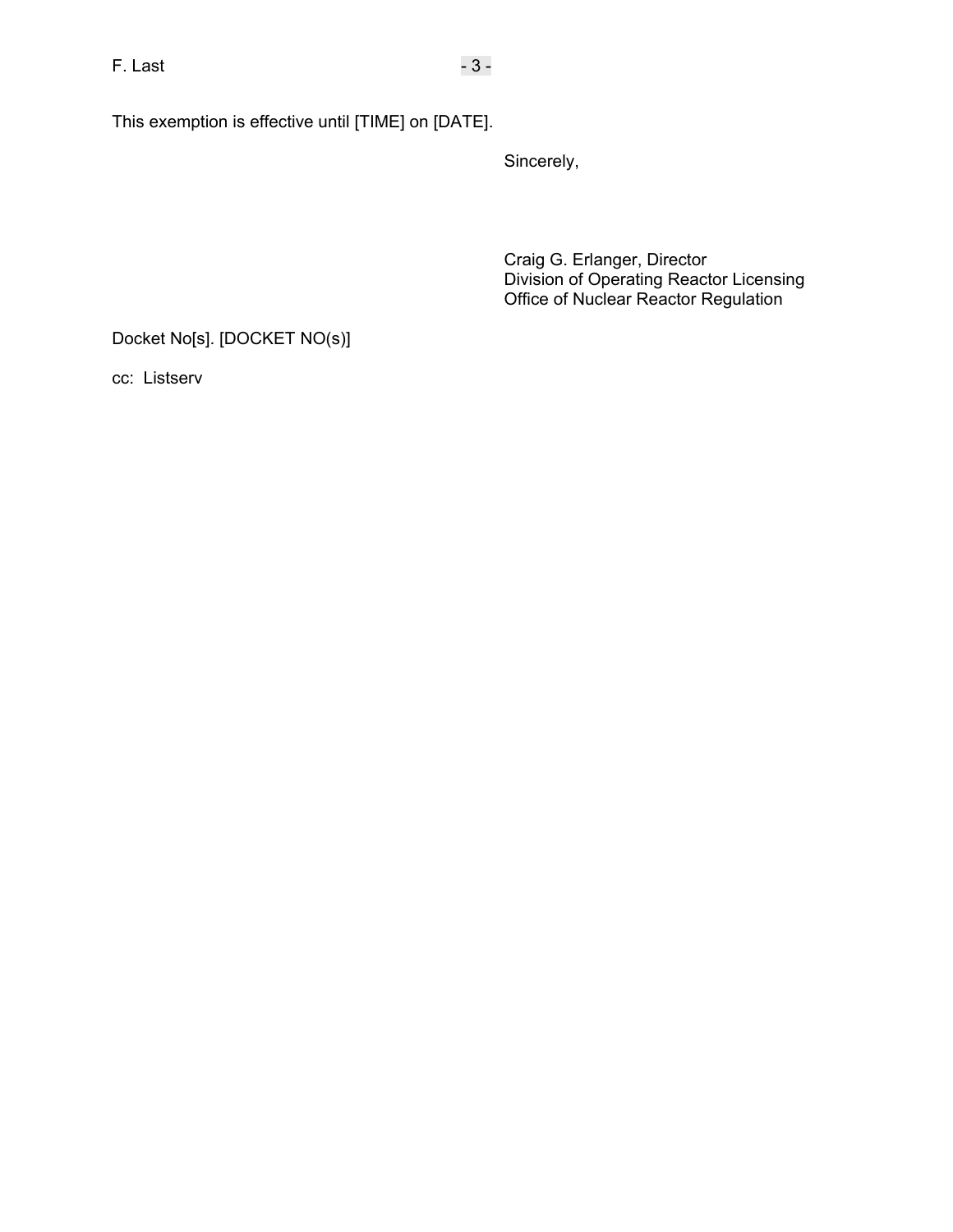SUBJECT: [PLANT NAME, UNIT(S) – EXEMPTION FROM SELECT REQUIREMENTS OF 10 CFR PART 26 (EPID L-2020-LLE-XXXX [COVID-19])

#### **DISTRIBUTION:**

**PUBLIC** PM File Copy RidsACRS\_MailCTR Resource RidsNrrDorlLpl[BRANCH #] Resource RidsNrrDraAplb Resource RidsNrrLA[LA NAME] Resource RidsNrrPM[PLANT NAME] Resource RidsRgn[REGION #]MailCenter Resource

#### **ADAMS Accession No.: ML \*via e-mail**

|               | OFFICE   NRR/DORL/LPL[#]/PM | NRR/DORL/LPL[#]/LA NRR/DORL/LPL[#]/BC |           | NSIR/DPCP/RSB/BC* |  |
|---------------|-----------------------------|---------------------------------------|-----------|-------------------|--|
| <b>NAME</b>   |                             |                                       |           | <b>ABowers</b>    |  |
| <b>DATE</b>   | /20                         | /20                                   | /20       | 3/30/20           |  |
| <b>OFFICE</b> | NMSS/REFS/ERLRB/BC*         | INRR/DRO/D*                           | OGC (NLO) | INRR/DORL/D       |  |
| <b>NAME</b>   | RElliott                    | <b>CMiller</b>                        |           | CErlanger         |  |
| <b>DATE</b>   | 3/31/20                     | 3/30/20                               | /20       | /20               |  |

**OFFICIAL RECORD COPY**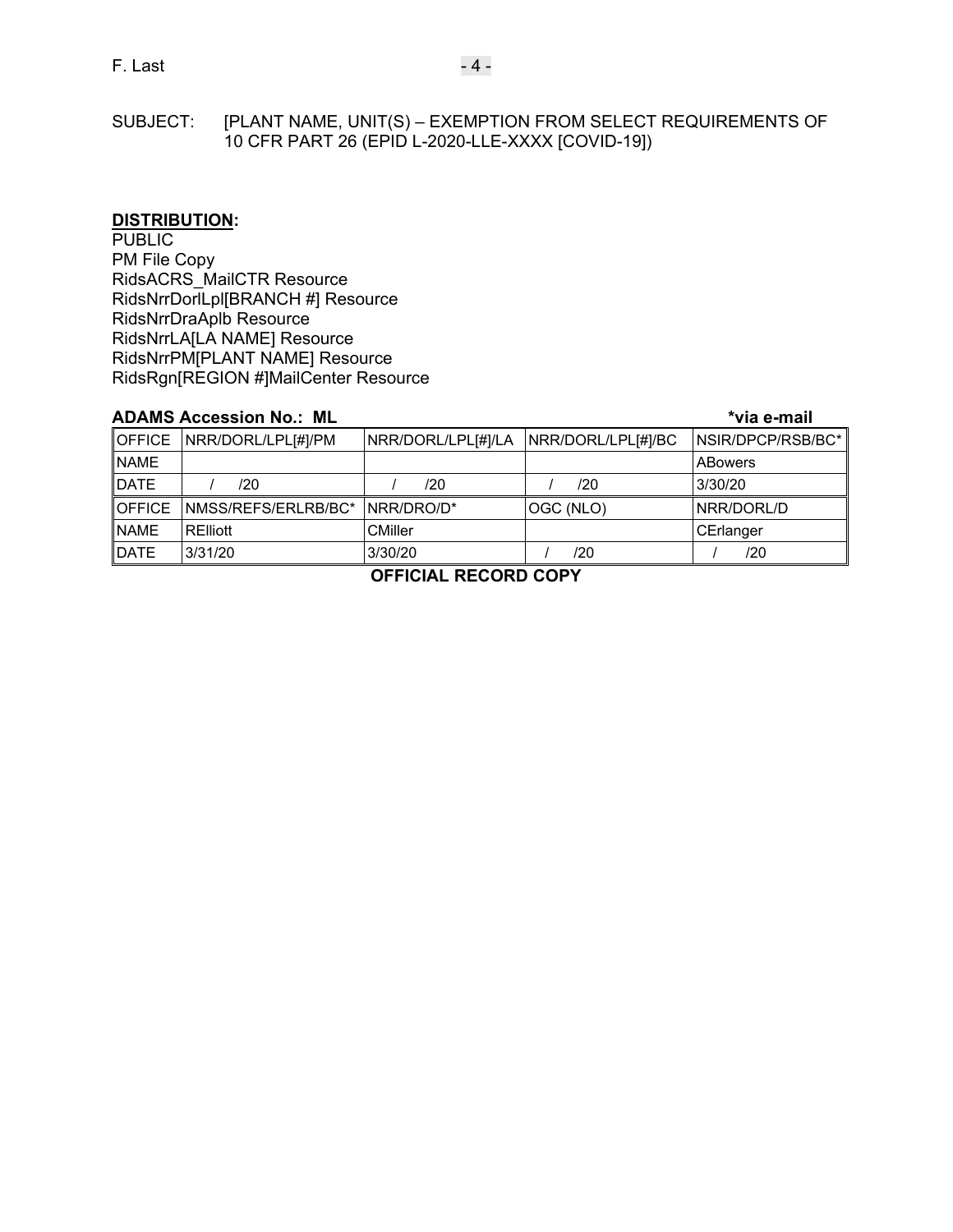# **Appendix C**

## **Template for Verbal Approval of Exemption**